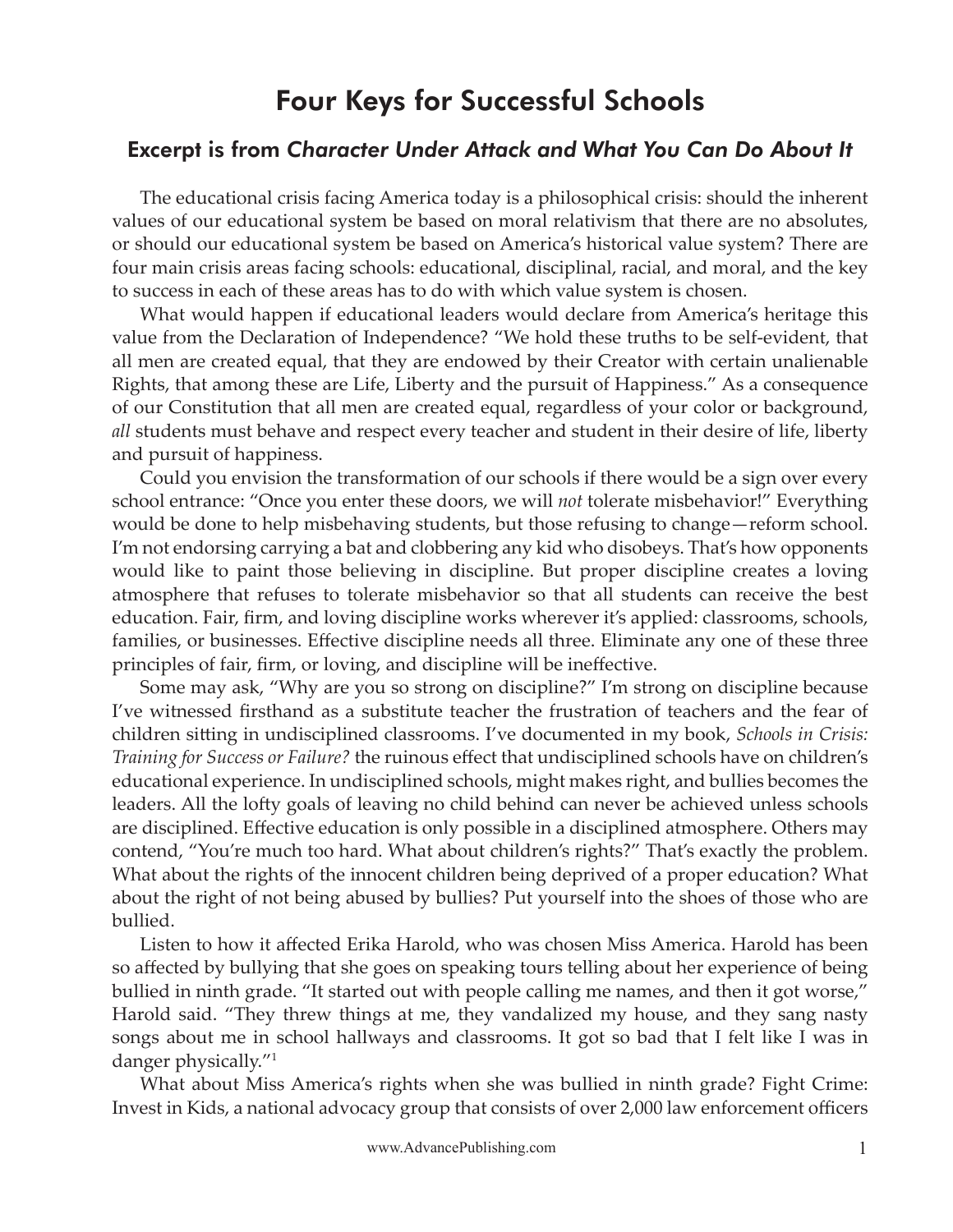## Four Keys for Successful Schools

and victims of violence, reports that each year for children in grades six through ten nearly one in six, or 3.2 million, were victims of bullying and 3.7 million were bullies. Of those labeled as bullies in grades six through nine, nearly 60 percent of the boys were convicted of one crime by the time they reached 24. Those bullied, the report stated, citing U.S. and European studies, are five times more prone to be depressed and more likely to be suicidal.<sup>2</sup> A study by Vanderbilt University estimates that each high-risk juvenile that is saved from a life of crime would save the country from \$1.7 to \$2.3 million.3 What would happen if *all* schools would implement a fair, firm, and loving discipline policy?

In the early 1980s, two social scientists advocated what became known as the brokenwindow theory. They claimed that if a broken window was not fixed in a neighborhood, other windows in the neighborhood would likewise be smashed. Why? It sent a message that no one cared. This produced further vandalism and criminal-minded individuals would be attracted while law-abiding citizens would leave. The key was to immediately fix the broken window. Charles Colson in his book, *How Now Shall We Live?* cites what happened when New York City implemented the broken-window theory:<sup>4</sup>

In the early 1990s, New York Police Chief William Bratton took the brokenwindow theory to heart and persuaded New York's newly elected mayor and tough ex-prosecutor Rudolph Guillani to give the theory a try. The order went out to police in Precincts 69 and 75 and to Brooklyn, where Officer Sal was stationed, to 'fix broken windows' — that is, to arrest petty offenders and clean up the neighborhoods. The police adopted a policy of zero tolerance for any violation of public order, and in the process they soon discovered that there is indeed a 'seamless web' between controlling petty crime and restraining major crime. Whereas before they had ignored turnstile jumping at subways, officers now nabbed the offenders, who, as often as not, turned out to be muggers. Whereas before they had turned a blind eye to minor traffic violations, they now stopped all traffic violators, which often led to the discovery of drugs and guns in the cars. They chased away loiterers and panhandlers, many of whom were drug dealers looking for a sale. In three years in Precinct 75, once one of the most dangerous places in America, the number of homicides dropped from 129 to 47.5

How many school problems would evaporate if administrators would insist that every student respects the rights of others and if "zero tolerance" would be implemented for misbehavior? That would send a strong message about the character virtue of respecting others.

Schools should also provide programs that every child, regardless of race or color, has the opportunity to achieve his or her fullest constitutional right to life, liberty, and the pursuit of happiness. Standards for each grade should be implemented, materials should be provided that teach and encourage children to reach their full potential, and teachers should be evaluated on their teaching.

www.AdvancePublishing.com 2 Those opposed to such programs would like to portray this as being judgmental and as forcing one's beliefs on children. They present themselves as champions of being nonjudgmental and of supporting individual liberty. It's the exact opposite—this method creates an environment where *all* children can be taught the values of how they can become